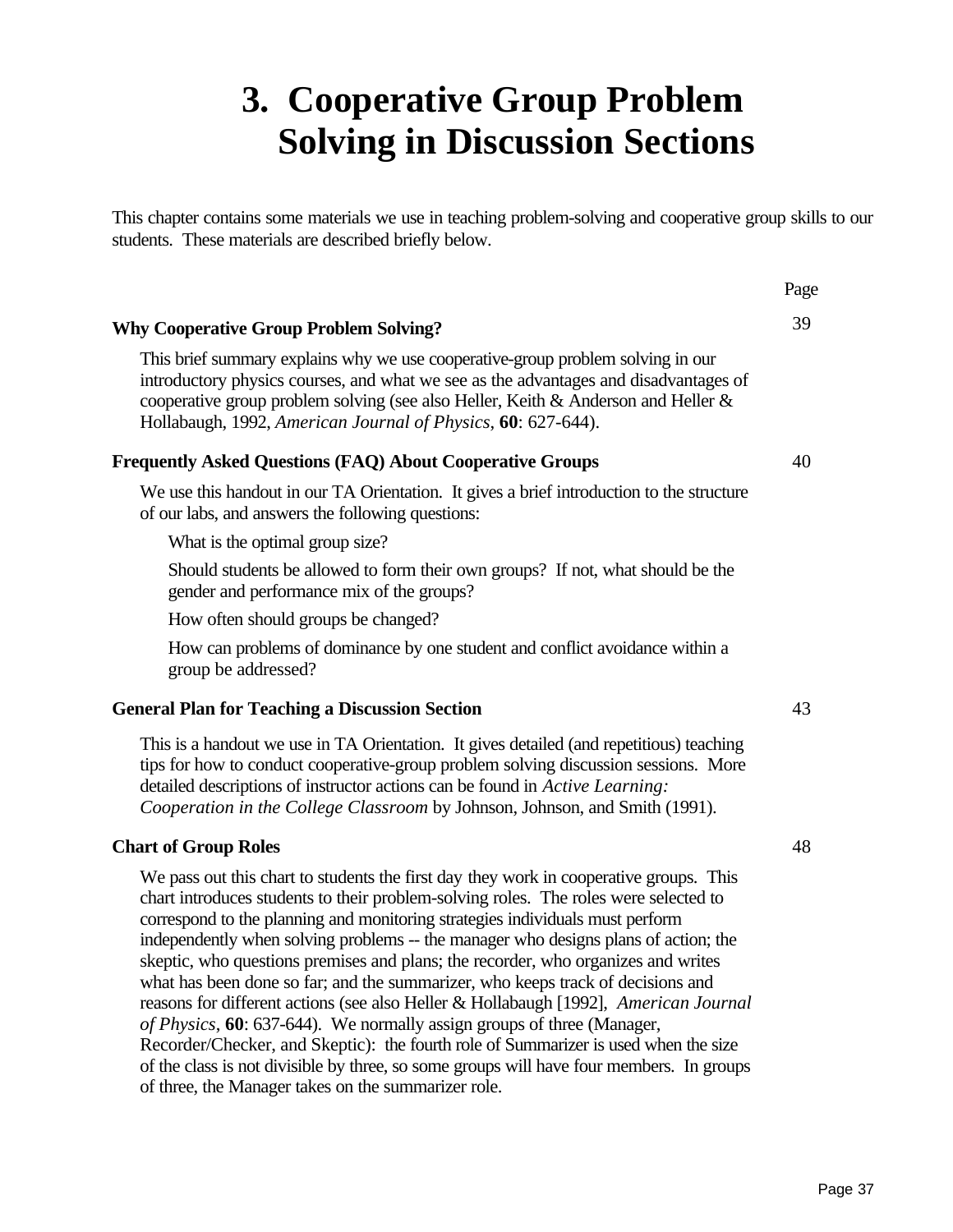### **Group Functioning Evaluation Form**

This is one of the evaluation forms we use that helps students learn how to function well in cooperative groups (see also Heller & Hollabaugh [1992], *American Journal of Physics*, **60**: 637-644).

### **Typical Objections to Cooperative Groups**

This is also a handout we use in TA Orientation. With a new technique like cooperative grouping, there is a tendency to focus on the few students in the class who may not like the technique or may not be learning. We tend to forget that when we show or tell a class something (traditional teaching), not everyone is listening, and of those who are listening, not everyone is understanding. This handout helps instructors see that there are usually analogous objections to both traditional recitations and cooperative group problem solving.

Page

49

50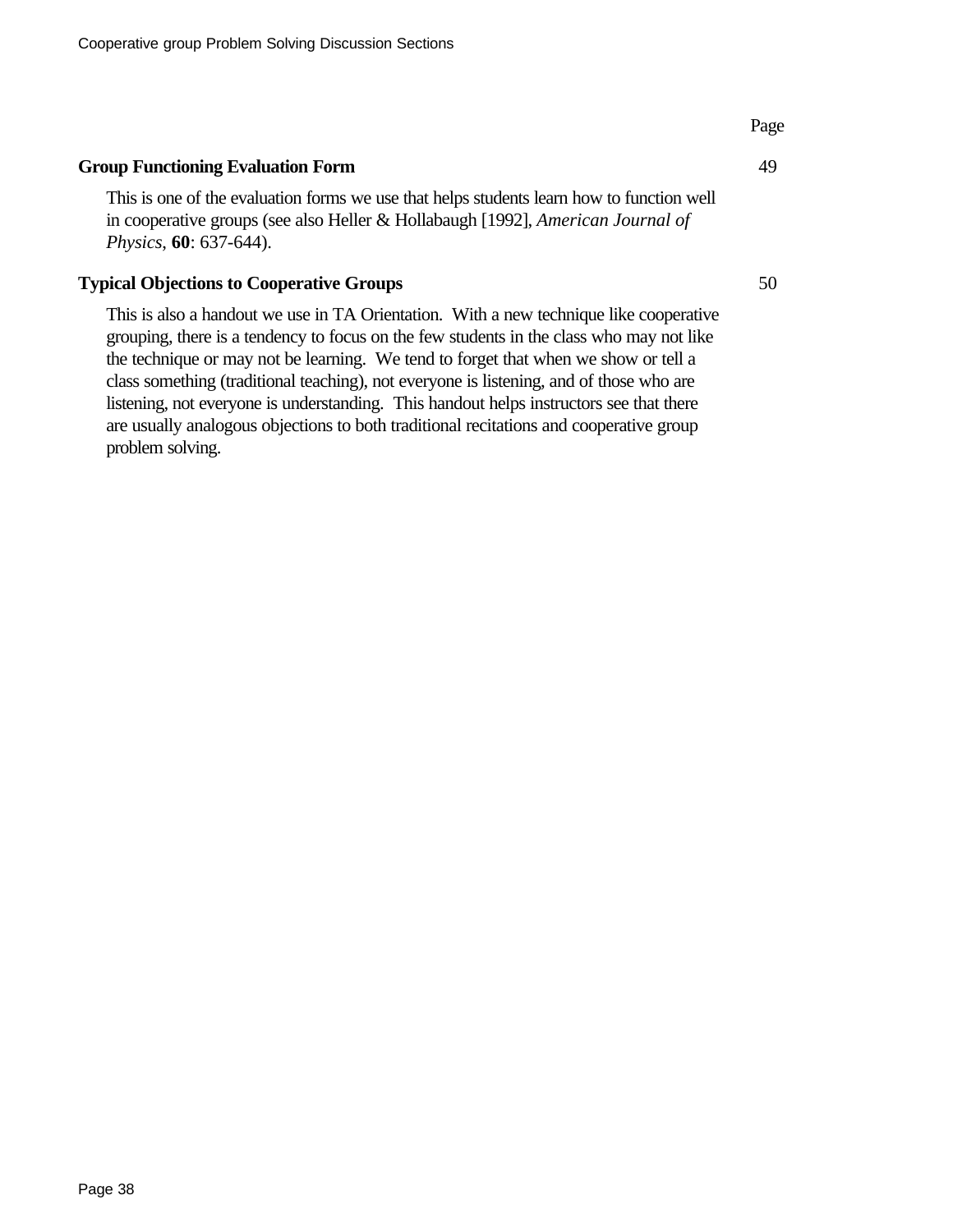### **Why Cooperative Group Problem Solving?**

Students in introductory physics courses typically begin to solve a problem by plunging into the algebraic and numerical solution -- they search for and manipulate equations, plugging numbers into the equations until they find a combination that yields an answer (e.g., the plug-and-chug strategy). They seldom use their conceptual knowledge of physics to qualitatively analyze the problem situation, nor do they systematically plan a solution before they begin numerical and algebraic manipulations of equations. When they arrive at an answer, they are usually satisfied -- they rarely check to see if the answer makes sense.

To help students integrate the conceptual and procedural aspects of problem solving so they could become better problem solvers, we introduced a structured, five-step problem solving strategy (see Part 2 of this booklet). However, we immediately encountered the following dilemma:

If the problems are simple enough to be solved moderately well using their novice strategy, then students see no reason to abandon this strategy -- even if the structured problem-solving strategy works as well or better.

If the problems are complex enough so the novice strategy clearly fails, then students are initially unsuccessful at using the structured problem-solving strategy, so they revert back to their novice strategy.

To solve this dilemma, we (1) designed complex problems that discourage the use of plug-and-chug strategies, and (2) introduced cooperative group problem solving. Cooperative group problem solving has several advantages:

- 1. The structured problem-solving strategy seems too long and complex to most students. Cooperative-group problem solving gives students a chance to practice the strategy until it becomes more natural.
- 2. Groups can solve more complex problems than individuals, so students see the advantage of a logical problem-solving strategy early in the course.
- 3. Each individual can practice the planning and monitoring skills they need to become good individual problem solvers.
- 4. Students get practice developing and using the language of physics -- "talking physics."
- 5. In their discussion with each other, students must deal with and resolve their misconceptions.
- 6. In subsequent, whole-class discussions of the problems, students are less intimidated because they are not answering as an individual, but as a group.

Of course, there are several disadvantages of cooperative-group problem solving. Initially, many students do not like working in cooperative groups. They do not like exposing their "ignorance" to other students. Moreover, they have been trained to be competitive and work individually, so they lack collaborative skills.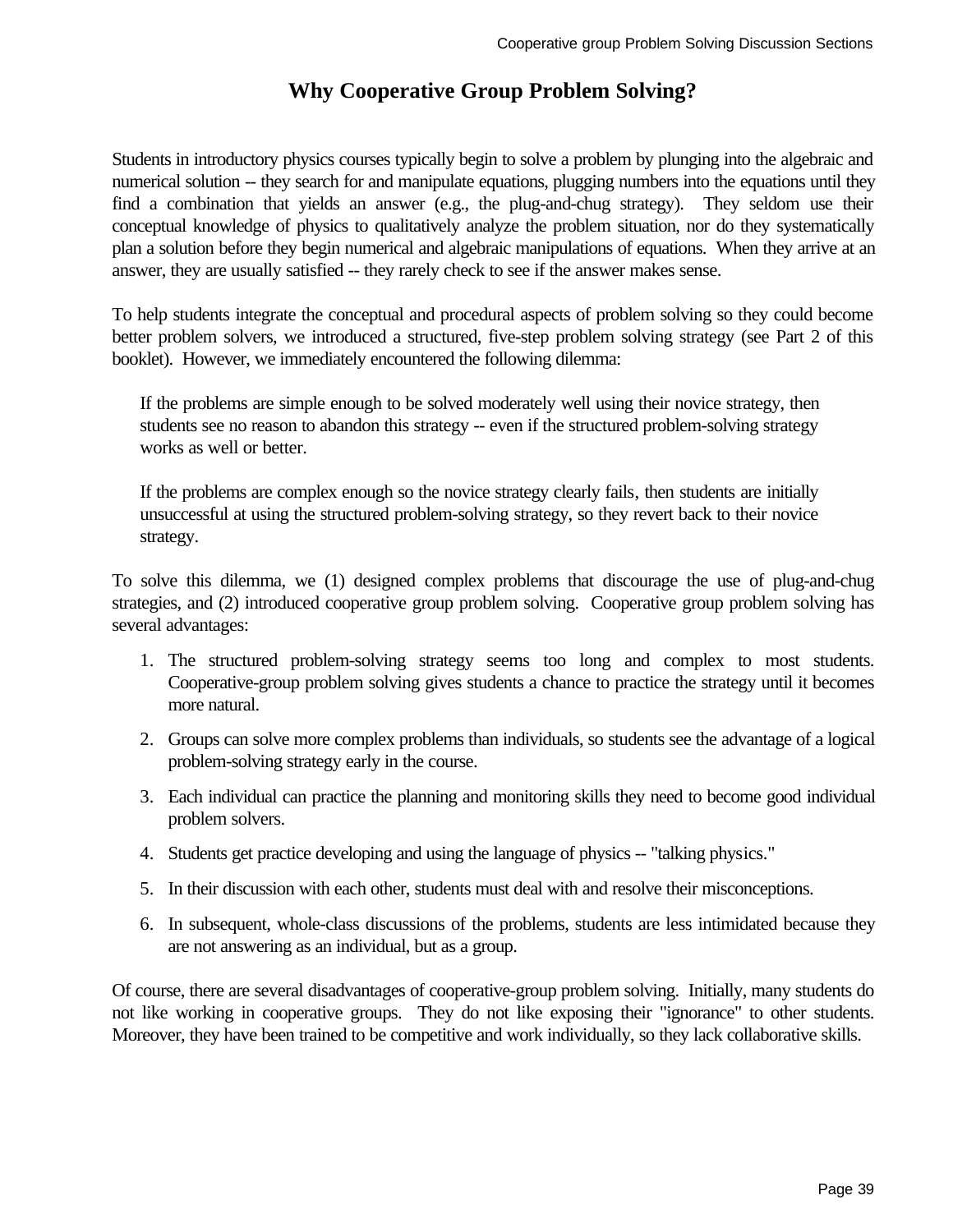### **Frequently Asked Questions (FAQ) About Cooperative-Group Problem Solving**

For a more extended discussion of the following questions, see Heller and Hollabaugh (1992), Teaching problem solving through cooperative grouping. Part 2: Designing problems and structuring groups, *American Journal of Physics*, **60**: 637-644.

### **What is the optimal group size?**

We have found that groups of **three** work a little better than pairs or groups of four. With pairs, there is often not enough physics knowledge to solve the problem. In groups of four, one member tends to be left out of the process.

When the class size is not divisible by three, however, we end up with a few pairs or groups of four. In general, we prefer groups of four over pairs.

### **Should students be allowed to form their own groups? If not, what should be the gender and performance mix of the groups?**

We found that mixed-ability groups (based on past performance on problem-solving tests) worked better than homogeneous-ability groups. Therefore, we assign members to groups based on test performance (one from the top third, one from the middle-third, and one from the bottom third of the class).

We also found that groups of two men and one woman did not work well, particularly at the beginning of the course. The men tend to ignore the woman, even if she is the highest ability student in the group. Until instructors get to know their students well, we advise assigning groups of three men, three women, or two women and one man.

#### **How often should groups be changed?**

Formal cooperative groups need to stay together long enough to be successful. On the other hand, they should be changed often enough so students realize they can make *any* group successful -- that their success is not due to being in a "magic" group.

Our students work in cooperative groups for three hours each week (1 hour in discussion section, 2 hours in lab). In the first quarter, we change groups every two to three weeks (i.e., 4 times in 10 weeks). In the second and third quarter, we change groups only twice.

In the beginning of the course, it is important to give students a rationale for assigning them to groups and changing groups often. We tell our students that:

- (1) We want them to get to know everyone in the class, so we will change groups often. By the end of the quarter, they will should have worked with almost everyone in their class (section). This helps build a sense of community -- we are all working together to help each other learn physics.
- (2) No matter what career they enter, they will have to work cooperatively with many different kinds of people (not just their friends). So they should begin to learn how to work in successfully in groups.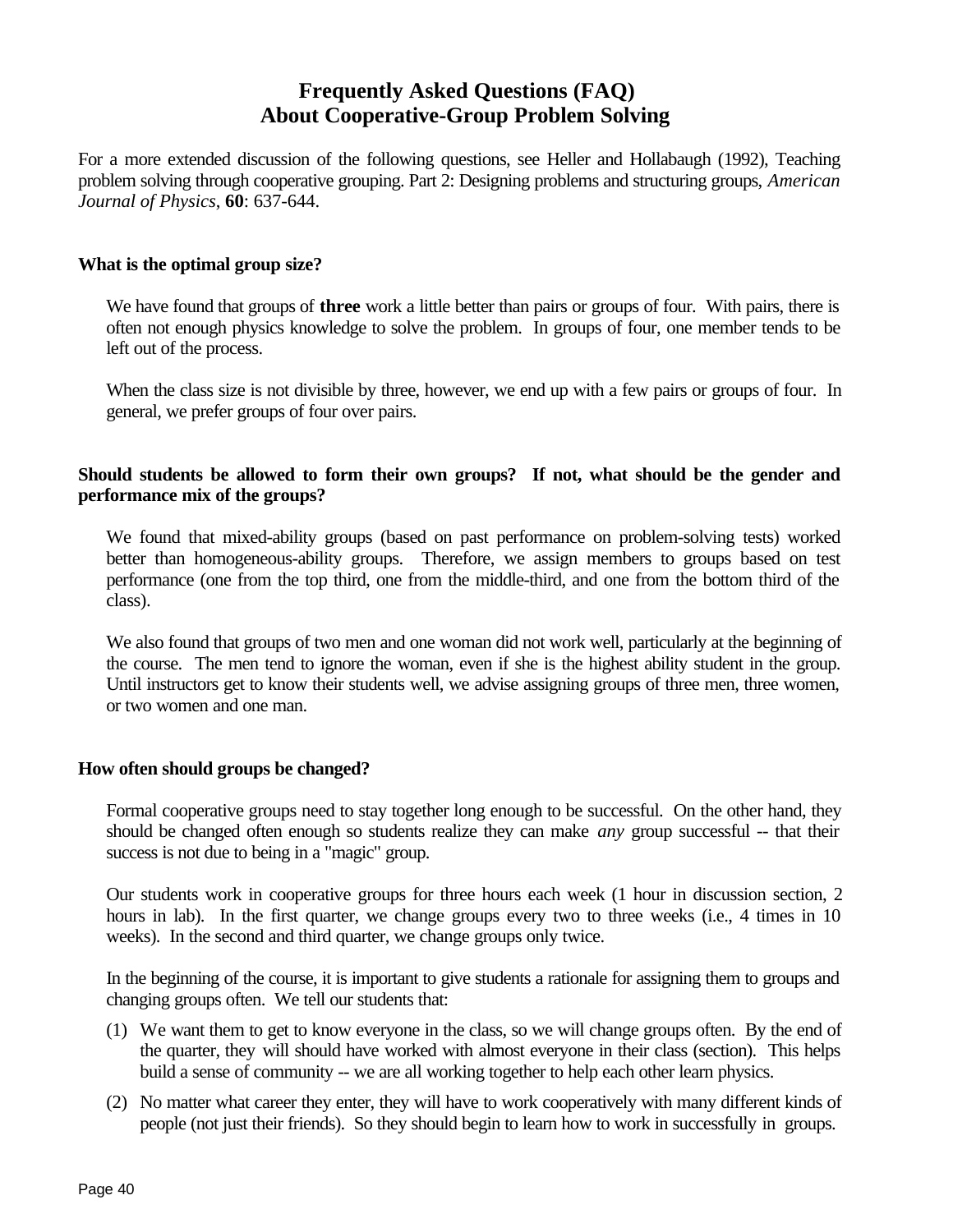### **How can problems of dominance by one student and conflict avoidance within a group be addressed?**

We use three key elements of cooperative learning groups to alleviate these difficulties:

- (1) One Group Product: To promote interdependence in discussion sections, we specify that only one problem solution can be turned in by the groups, and all members must sign the solution.
- (2) Roles: Students are taught specific roles (Manager, Checker/Recorder, Skeptic, and Energizer/Summarizer). The roles were selected to correspond to the planning and monitoring strategies individuals must perform independently when solving problems -- the manager who designs plans of action; the skeptic, who questions premises and plans; the recorder, who organizes and writes what has been done so far; and the summarizer, who keeps track of decisions and reasons for different actions. In addition, each person has a responsibility to make sure the group functions effectively. The Manager must ensure that everyone in the group participates and contributes. The Checker/Recorder must ensure that all group members can explicitly explain how the problem was solved. The Energizer/Summarizer must energize the group when motivation is low.

We normally assign groups of three (Manager, Checker/Recorder, and Skeptic): the fourth role of Energizer/Summarizer is used when the size of the class is not divisible by three, so some groups will have four members. In groups of three, the Manager takes on the summarizer role, and all members are asked to energize the group when motivation is low.

The first time students work together, each member is *assigned* one of these roles. Each subsequent time the group works together, the roles must *rotate*. The groups stay together long enough so each group member has each role at least once.

(3) Group Processing: Set aside time at the end of a class session to have students discuss how well they worked together and what they could do to work together better next time.

At the beginning of the quarter, we do this *every* class session. After three to four weeks (i.e., after students have worked in two different groups), we do group processing every two to three weeks, as it seems necessary -- usually the first time new groups are working together.

### **How can individual accountability (hitch-hiking) be addressed?**

We use four techniques to alleviate the "hitch-hiker" problem (one student relying on the other group members to do all the work):

- (1) Assign a role to each student, and allow time for group processing (see above).
- (2) Make sure the seats are arranged so students are facing each other, "knee-to-knee." This makes it much harder for a student to remain uninvolved with a group.
- (3) In both discussion sections and lab, individual students are called on randomly to present their group's results. This person is *not* usually the Checker/Recorder for the group.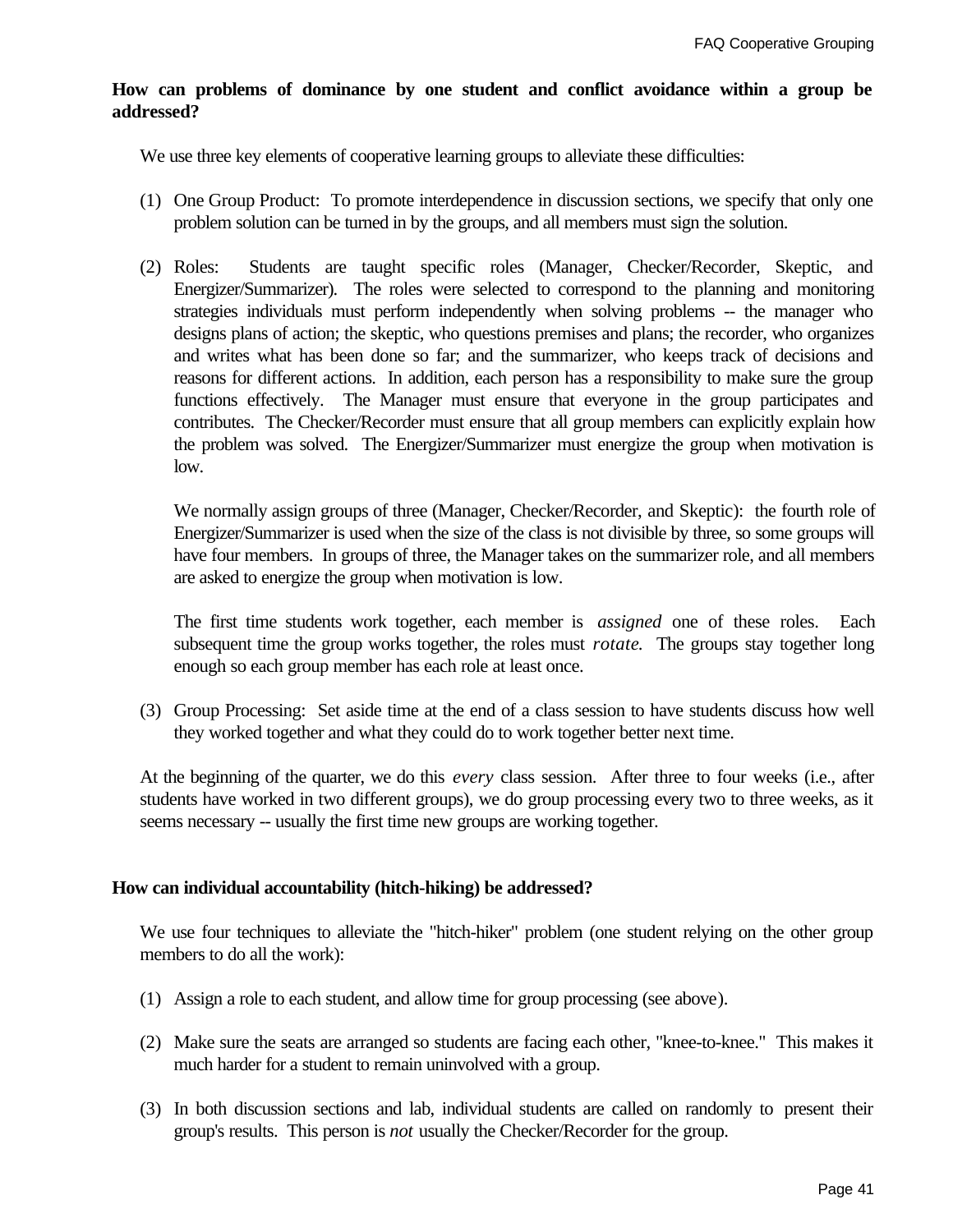### FAQ Cooperative Grouping

(4) In discussion section, occasionally a group problem counts as a test question. The group test problem is given the day before the rest of the test. If a group member was absent the week before the group test (i.e., did not get to practice with his/her group), then s/he cannot take the group test question. (Note: Towards the end of the first quarter, we let the rest of the group members decide if the absent group member can take the group test problem.)

In lab, each member of the group receives bonus points if all group members earn 80% or better on their individual reports.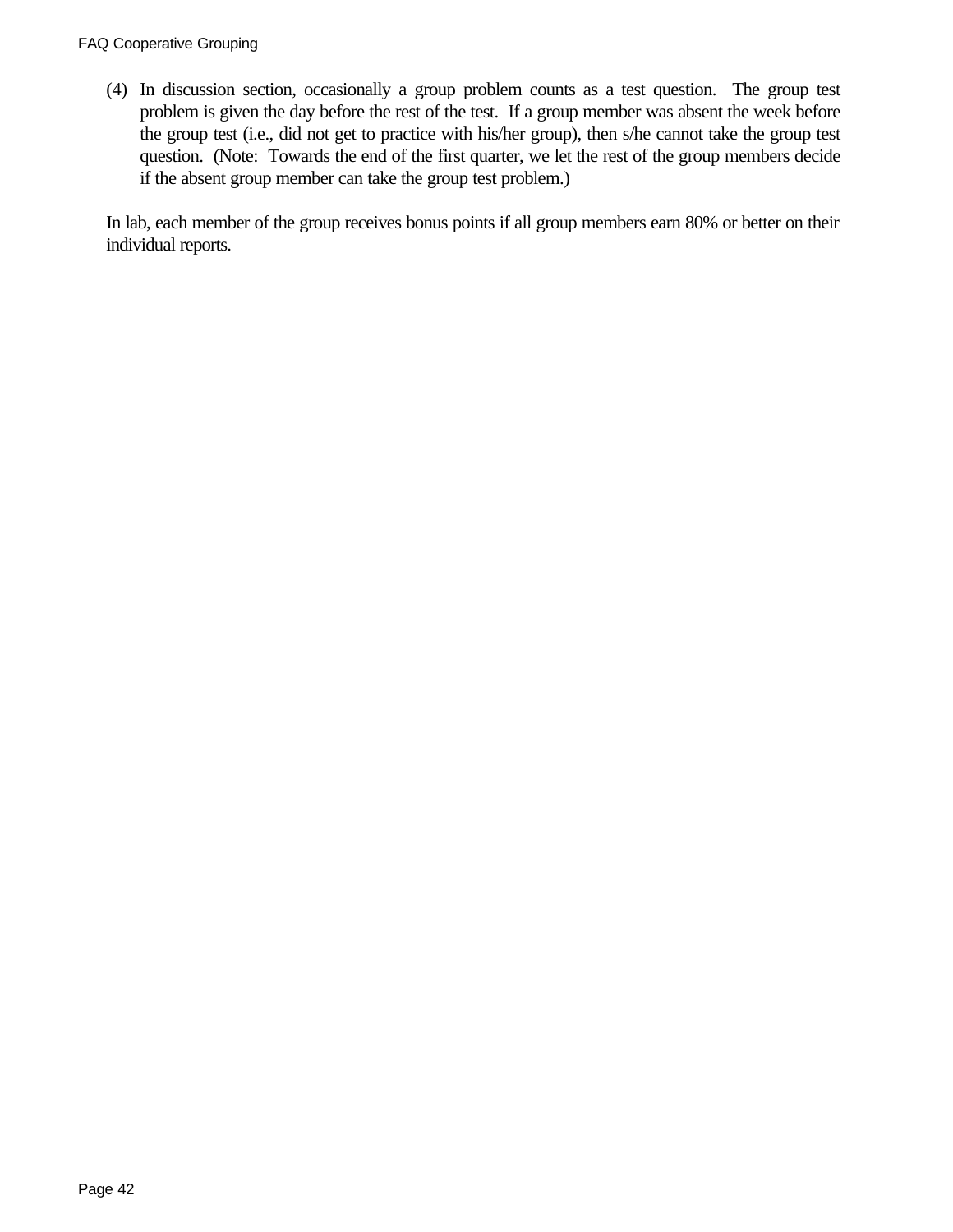## **Outline for Teaching a Discussion Section**

|                            | What the Students Do                                                  | What the TA Does                                                                                                                                                                                      |
|----------------------------|-----------------------------------------------------------------------|-------------------------------------------------------------------------------------------------------------------------------------------------------------------------------------------------------|
|                            | Sit in groups.<br>٠                                                   | 0. Get to the classroom early.                                                                                                                                                                        |
| Opening                    | Read problem.<br>٠                                                    | Briefly introduce problem.<br>1.                                                                                                                                                                      |
| Moves:<br>$2 \text{ min.}$ | Checker/Recorder<br>puts<br>$\bullet$<br>names<br>on<br>answer sheet. | Pass out group problem and<br>2.<br>answer sheet.                                                                                                                                                     |
|                            |                                                                       | Tell class time they need to<br>3.<br>stop and remind managers to<br>keep track of time.                                                                                                              |
|                            | Do the assigned problem:<br>٠                                         | Take attendance.<br>4.                                                                                                                                                                                |
| Middle<br>Game             | participates in discussion,<br>work cooperatively,                    | Monitor groups and intervene<br>5.<br>when necessary                                                                                                                                                  |
|                            | check each others work.                                               | A few minutes before you<br>6.<br>want them to stop, remind the<br>students of the time and to<br>finish<br>working<br>their<br>on<br>problem. Also pass out group<br>functioning forms at this time. |
| End Game:                  | Finish problem.                                                       | 7.<br>Select one person from each<br>group to put their results on<br>the board.                                                                                                                      |
| 5-10 min.                  | Check answer.                                                         | 8.<br>Lead a class discussion of<br>these results.                                                                                                                                                    |
|                            | Participate in class discussion.                                      | 9.<br>lead a class<br>If necessary,<br>discussion<br>of<br>group<br>functioning                                                                                                                       |
|                            |                                                                       | Pass out the solution.<br>10                                                                                                                                                                          |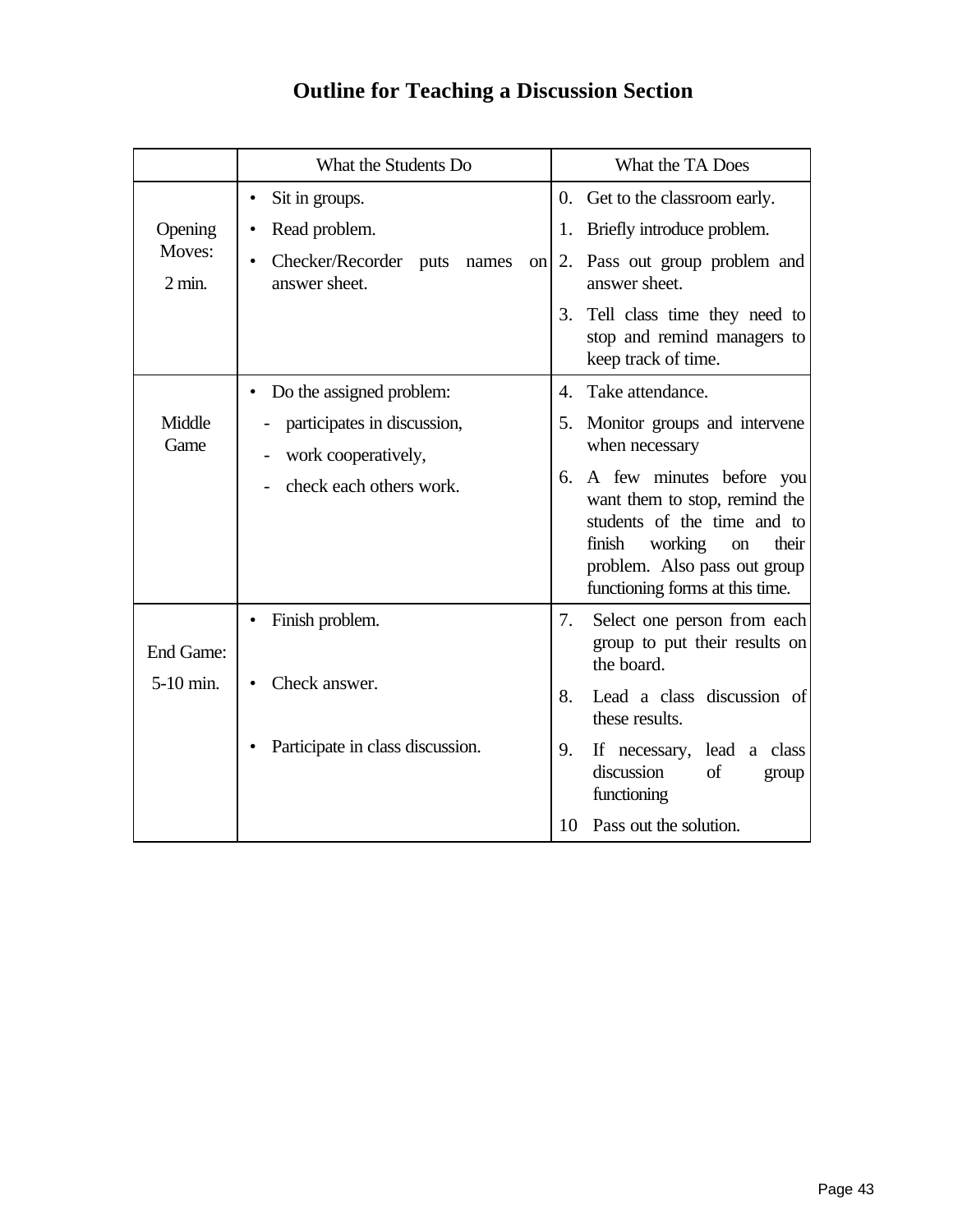### **Detailed Advice for TAs about General Discussion Section Lesson Plan**

### **0. Get to the classroom early.**

When you get to the classroom, go in and close the door, leaving your early students outside. The best time for informal talks with students is after the class

Prepare the classroom by checking to see that there is no garbage around the room and that the chairs and desks are properly arranged. If you have changed groups, list the new groups on the board at this time also. Let your students in when you are prepared to teach the discussion session.

### **1. Briefly introduce problem.**

Spend a minute or two telling students about the problem - remind them what physical principles they have been discussing in class, and tell them why this particular problem has been chosen. **DO NOT LECTURE YOUR CLASS ON PHYSICS!**

### **2. Pass out group problem and answer sheet.**

Give a copy of the problem to each student, but only one answer sheet to each group. This will help the students work in groups since they can only turn in one answer sheet for the group.

### **3. Tell class when (at what time) they need to stop and remind managers to keep track of time.**

If you are planning on doing the group functioning worksheet, be sure to leave time at the end of class. Be sure to leave time for your end game!

### **4. Take attendance**

Take attendance as soon as the groups are working. Doing this early will cut down on tardiness.

#### **5. Monitor groups and intervene when necessary**

When students work in cooperative groups, they make hidden thinking processes overt, so these processes are subject to observation and commentary. You will be able to observe how students are constructing their understanding of physics concepts and the problem-solving strategy.

While groups are working, a significant fraction of your time should be spent monitoring (observing and listening to group members) in order to see

- what they do and do not understand, and
- what problems they have working together cooperatively.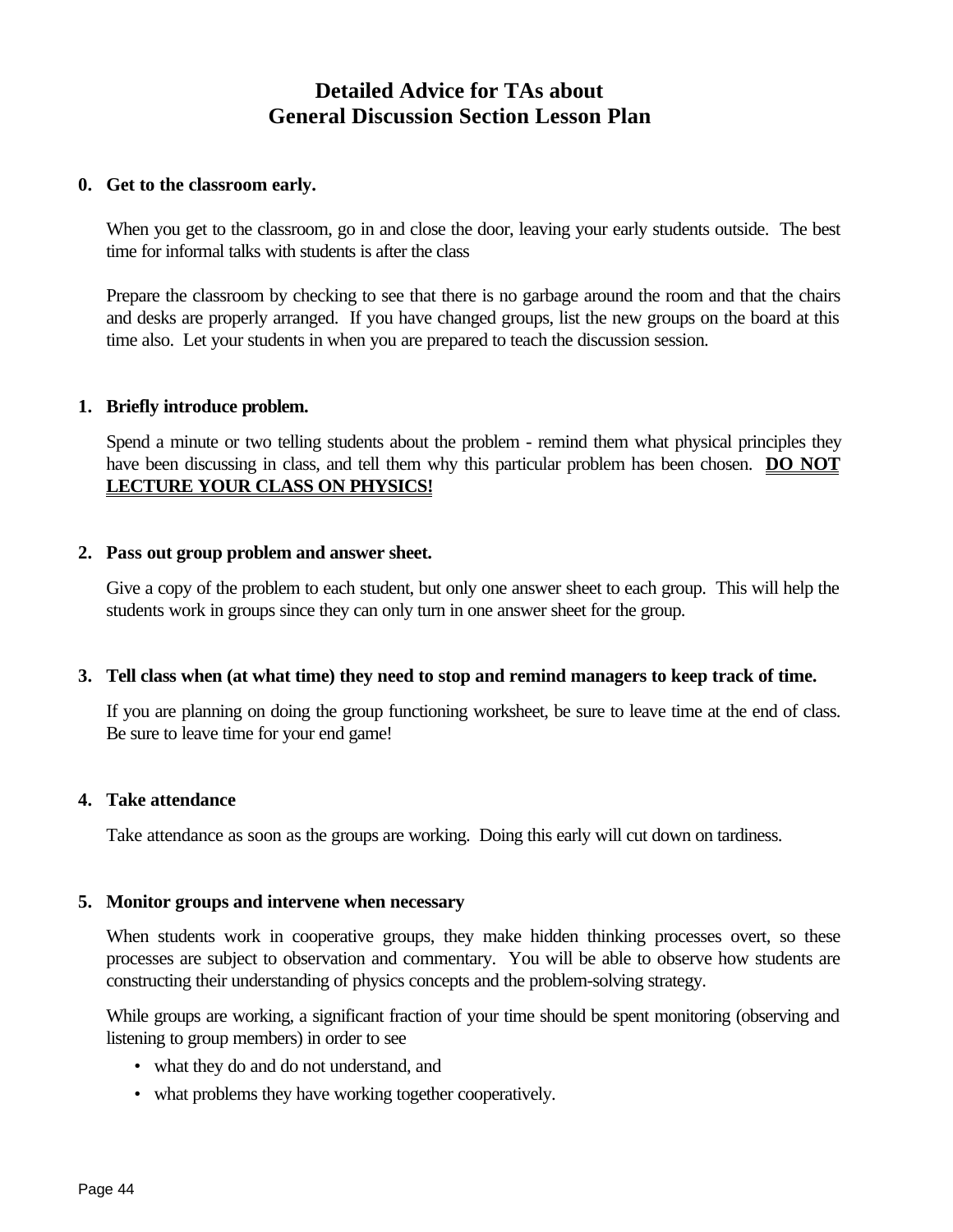With this knowledge, your interventions can be more efficient. **DO NOT** get trapped into going from group to group explaining the task/physics or answering questions. If you begin intervening too soon, it is not fair to the last groups. By the time you recognize that all groups may have the same difficulty, the last groups will have wasted considerable time.

- a Monitoring
	- Establish a circulation pattern around the room. Stop and observe each group to see how easily they are solving the problem and how well they are working together. Don't spend a long time with any one group. Keep well back from students' line of sight so they don't focus on you.
	- Make notes about student difficulties with the task and with group functioning so you know what end-game moves to make.
	- If several groups are having the **same** difficulty, you may want to stop the whole class and clarify the task or make additional comments that will help the students get back on track (e.g., I noticed that you are all … Remember to …) Another strategy is to stop the class and have one group (or several groups) **show** the class how they decided to draw their diagrams or what steps they are using. You can then spend a few minutes discussing how that drawing or plan could be done most effectively.
- b. Intervening
	- From your observations (circulation pattern), decide which group (if any) is obviously struggling and needs attention most urgently. Return to that group, watch for a moment and then join the group at eye level. One way to intervene is to point out the problem and ask the appropriate group member what can be done about it. This establishes your role as one of coach rather than answer-giver. Another way to intervene is to ask them (a) What are you doing? (b) Why are you doing it? and (c) How will that help you? Try to give just enough help to get the group on track, then leave.
	- One way to coach is to first diagnose the type of problem (e.g., managerial, came to decision too quickly without considering all the options, can't agree on what procedure to use, etc.) Then ask: "Who is the manager (or skeptic, or checker)? What should you be doing to help resolve this problem?" If the student doesn't have any suggestions, then you could model several possibilities.
	- If you observe a group in which one student does not seem to be involved in the discussion and decisions, ask that student to explain what the group is doing and why. This emphasizes the fact that all group members need to be able to explain each step in solving the experimental problem.
	- If a group asks you a question, try to turn the question back to the group to solve. Again, try to give just enough help to get the group started, then leave.

### **6. A few minutes before you want them to stop, remind the students of the time and to finish working on their problem.**

Also pass out group functioning forms at this time (if necessary, about every 2 - 3 weeks). (Note: Another common teaching error is to provide too little time for students to process the quality of their cooperation. Students do not learn from experiences that they do not reflect on. If the groups are to function better next time, members must receive feedback, reflect on how their actions may be more effective, and plan how to be even more skillful during the next lab or discussion session.)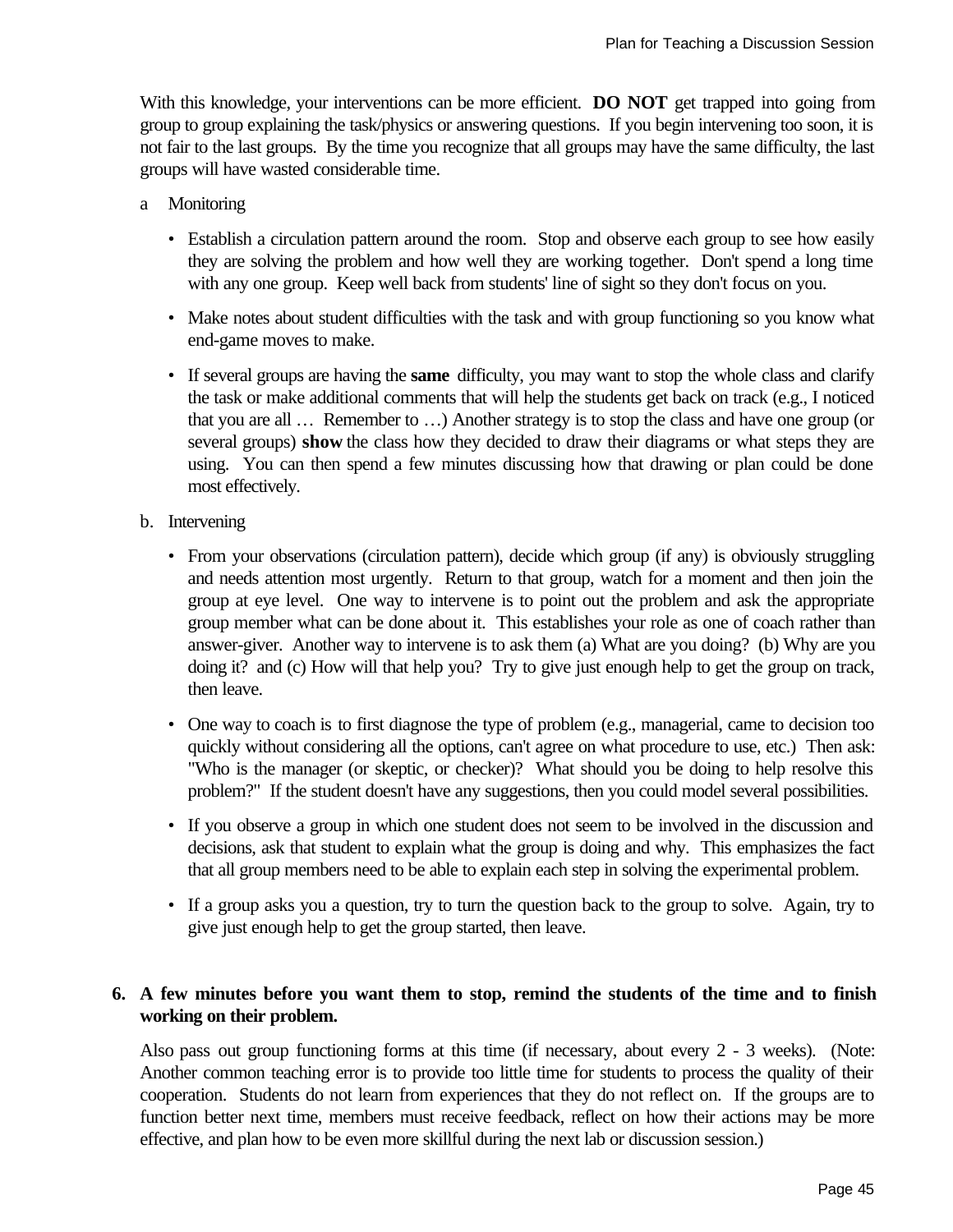When you were an undergraduate, your instructor probably did not stop you to have a class discussion at the end of the period. Doing this is one of the hardest things you will have to do as a TA. You may be tempted to let students keep working so that they can get as much done as possible, or to let them go home early so that they like you better. However, research has shown that students do not learn from their experiences unless they have the chance to process their information. One good way to do this is by comparing their results with the whole class.

Most students do not want to stop, and may try to keep working. If it is necessary, to make your students stop working you can warn them that you will not accept their paper if they keep working. You are in charge of the class, and if you make it clear that you want the students to stop, they will.

### **7. Select one person from each group to put their results on the board.**

Typically, the checker/recorder in each group is not selected. In the beginning of the course, select students who are obviously interested, enthusiastic, and articulate. Later in the course, it is sometimes effective to occasionally select a student who has not participated in the discussion as much as you would like. This reinforces the fact that *all* group members need to know and be able to explain what their group did.

### **8. Lead a class discussion of these results.**

A whole-class discussion is commonly used to help students consolidate their ideas and make sense out of what they have been doing. Discussions serve several purposes:

- to summarize what students have learned;
- to help students find out what other students learned from the same problem;
- to produce discrepancies which stimulate further discussion, thinking, or investigations.

These discussions should always be based on the groups, with individuals only acting as representatives of a group. This avoids putting one student "on the spot." The trick is to conduct a discussion about the results without (a) **telling** the students the "right" answer or becoming the final "authority" for the right answers, and (b) without focusing on the "wrong" results of one group and making them feel stupid or resentful. To avoid these pitfalls, you could try starting with general, open-ended questions such as:

- How are these results the same?
- How are these results different?

Then you can become more specific:

- What could be some reasons for them to be different?
- Are the differences important?

Always encourage an individual to get help from other group members if he or she is "stuck."

Encourage groups to talk to each other by redirecting the discussion back to the groups. For example, when a group reports their answer, ask the rest of the class to comment: "What do the rest of you think about that?" This helps avoid the problem of you becoming the final "authority" for the right answer.

### **9. If necessary, lead a class discussion about the group functioning.**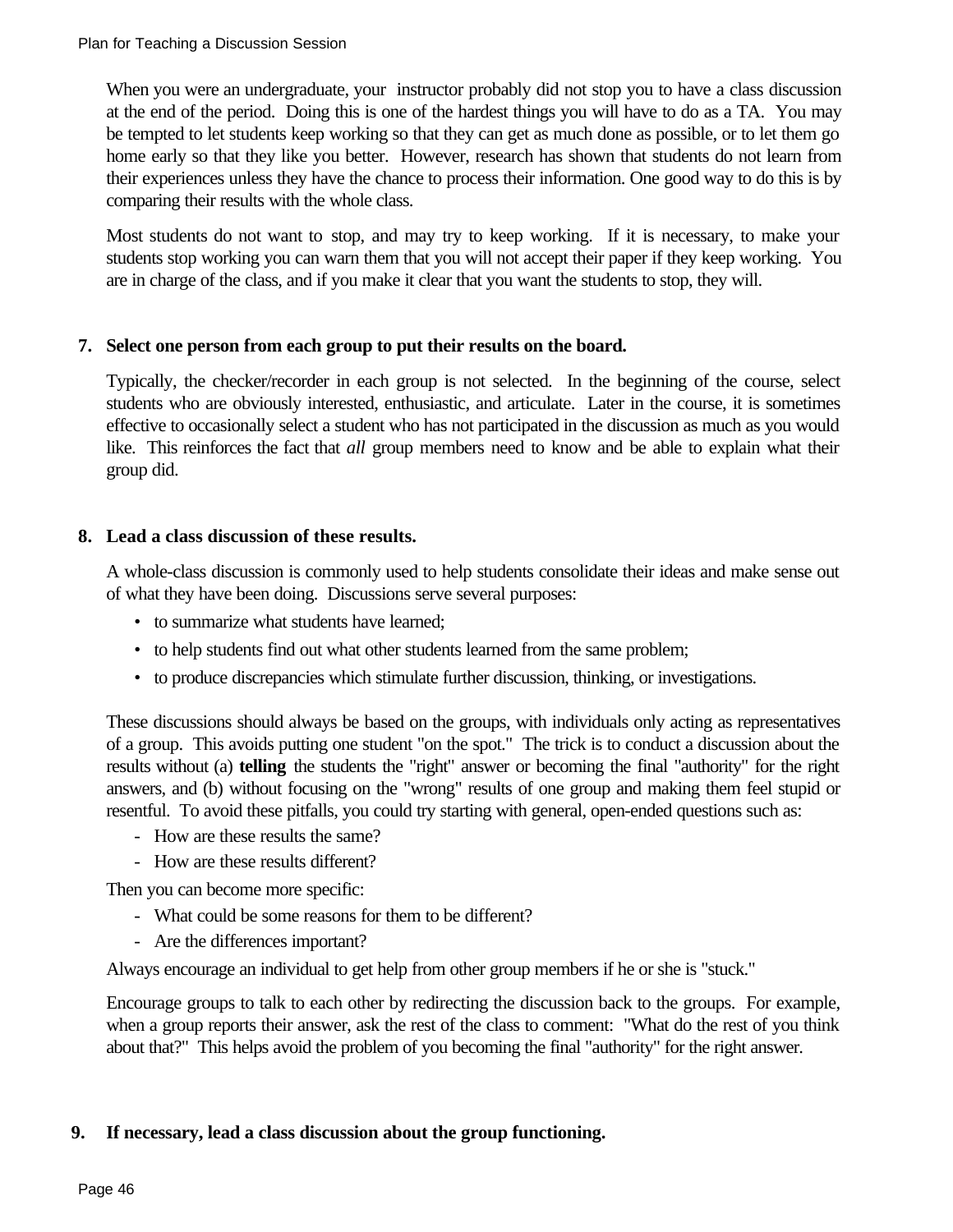Discussing group functioning occasionally is essential. Students need to hear difficulties other groups are having, discuss different ways to solve these difficulties, and receive feedback from you.

- Randomly call on one member of from each group to report either
	- one way they interacted well together, or
	- one difficulty they encountered working together, or
	- one way they could interact better next time.
- Add your own feedback from observing your groups (e.g., "I noticed that many groups are coming to an agreement too quickly, without considering all the possibilities. What might you do in your groups to avoid this?")

### **10. Pass out the solution.**

Passing out the solution is important to the students. They need to see good examples of solutions to improve their own problem solving skills. Again, it is important to pass them out as the last thing you do, or the students will ignore anything that you say after you have passed them out. You cannot possibly be more interesting than the solutions.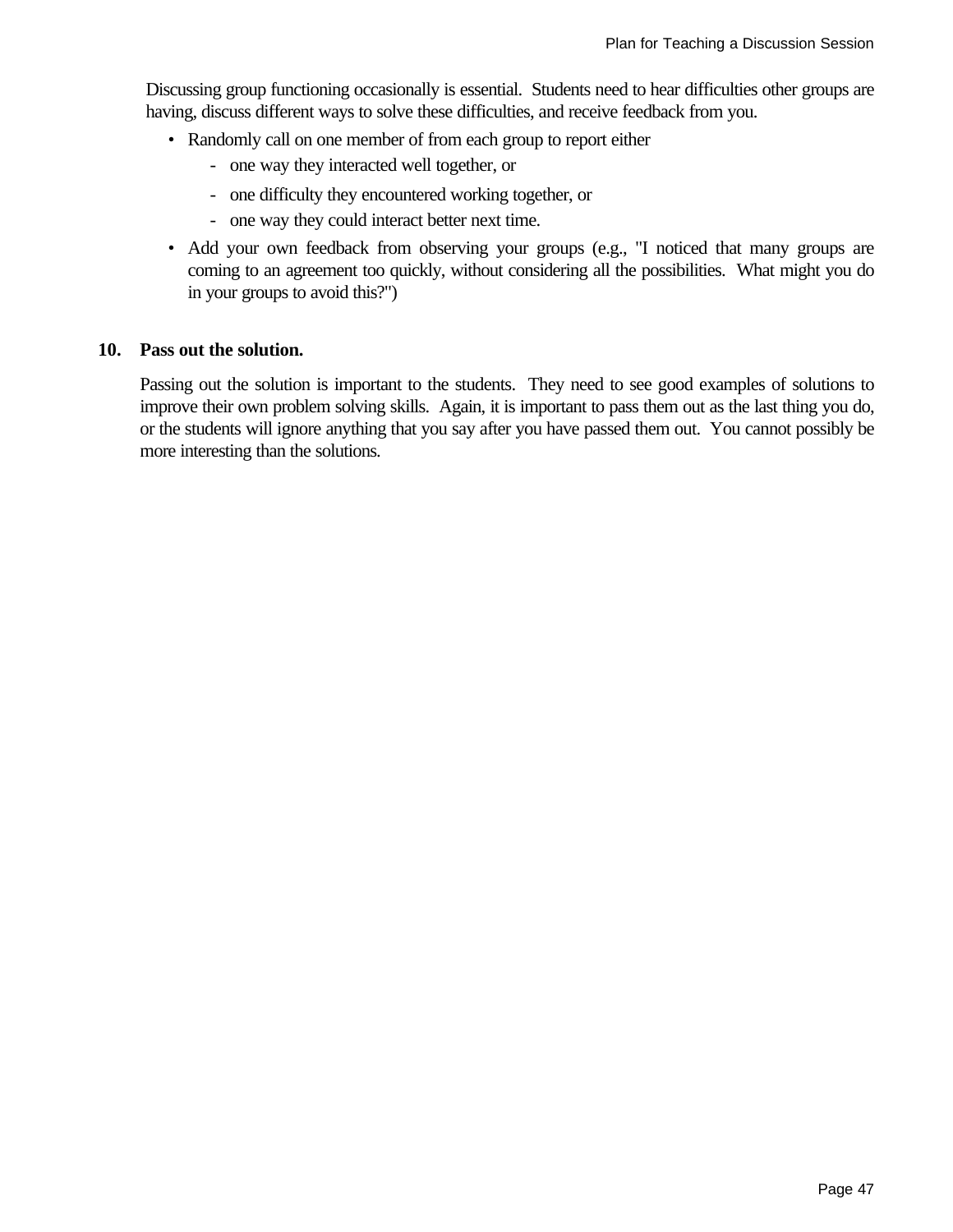### **Group Roles**

In your discussion and laboratory sections for this course, you will be working in **cooperative** groups to solve written and experimental problems. To help you learn the material and work together effectively, each group member will be assigned a specific role. Your responsibilities for each role is defined on the chart below.

| <b>ACTIONS</b>                                                                             | <b>WHAT IT SOUNDS LIKE</b>                                                  |
|--------------------------------------------------------------------------------------------|-----------------------------------------------------------------------------|
| <b>MANAGER</b>                                                                             |                                                                             |
| DIRECT THE SEQUENCE OF STEPS.                                                              | "LET'S COME BACK TO THIS LATER IF WE                                        |
| <b>KEEP YOUR GROUP "ON-TRACK."</b>                                                         | <b>HAVE TIME."</b>                                                          |
| MAKE SURE EVERYONE IN YOUR<br><b>GROUP PARTICIPATES.</b>                                   | "WE NEED TO MOVE ON TO THE NEXT<br>STEP."                                   |
| WATCH THE TIME SPENT ON EACH<br>STEP.                                                      | "CHRIS, WHAT DO YOU THINK ABOUT THIS<br>IDEA?"                              |
| <b>RECORDER/CHECKER</b>                                                                    |                                                                             |
| ACT AS A SCRIBE FOR YOUR GROUP.                                                            | "DO WE ALL UNDERSTAND THIS                                                  |
| <b>CHECK FOR UNDERSTANDING OF ALL</b>                                                      | DIAGRAM?"                                                                   |
| <b>MEMBERS.</b>                                                                            | "EXPLAIN WHY YOU THINK THAT."                                               |
| <b>MAKE SURE ALL MEMBERS OF YOUR</b><br><b>GROUP AGREE ON PLANS AND</b><br><b>ACTIONS.</b> | "ARE WE IN AGREEMENT ON THIS?"                                              |
| MAKE SURE NAMES ARE ON GROUP<br>PRODUCTS.                                                  |                                                                             |
| <b>SKEPTIC</b>                                                                             |                                                                             |
| <b>HELP YOUR GROUP AVOID COMING</b><br>TO AGREEMENT TOO QUICKLY.                           | "WHAT OTHER POSSIBILITIES ARE THERE?"<br>"LET'S TRY TO LOOK AT THIS ANOTHER |
| MAKE SURE ALL POSSIBILITIES ARE                                                            | $WAY.$ "                                                                    |
| <b>EXPLORED.</b>                                                                           | "I'M NOT SURE WE'RE ON THE RIGHT                                            |
| SUGGEST ALTERNATIVE IDEAS.                                                                 | TRACK."                                                                     |
| <b>ENERGIZER/SUMMARIZER</b>                                                                |                                                                             |
| <b>ENERGIZE YOUR GROUP WHEN</b><br><b>MOTIVATION IS LOW</b>                                | "WE CAN DO THIS!"                                                           |
| BY SUGGESTING A NEW IDEA;                                                                  | "THAT'S A GREAT IDEA!"                                                      |
| THROUGH HUMOR; OR                                                                          | "SO HERE'S WHAT WE'VE DECIDED"                                              |
| BY BEING ENTHUSIASTIC.                                                                     |                                                                             |
| SUMMARIZE (RESTATE) YOUR GROUP'S<br>DISCUSSION AND CONCLUSIONS.                            |                                                                             |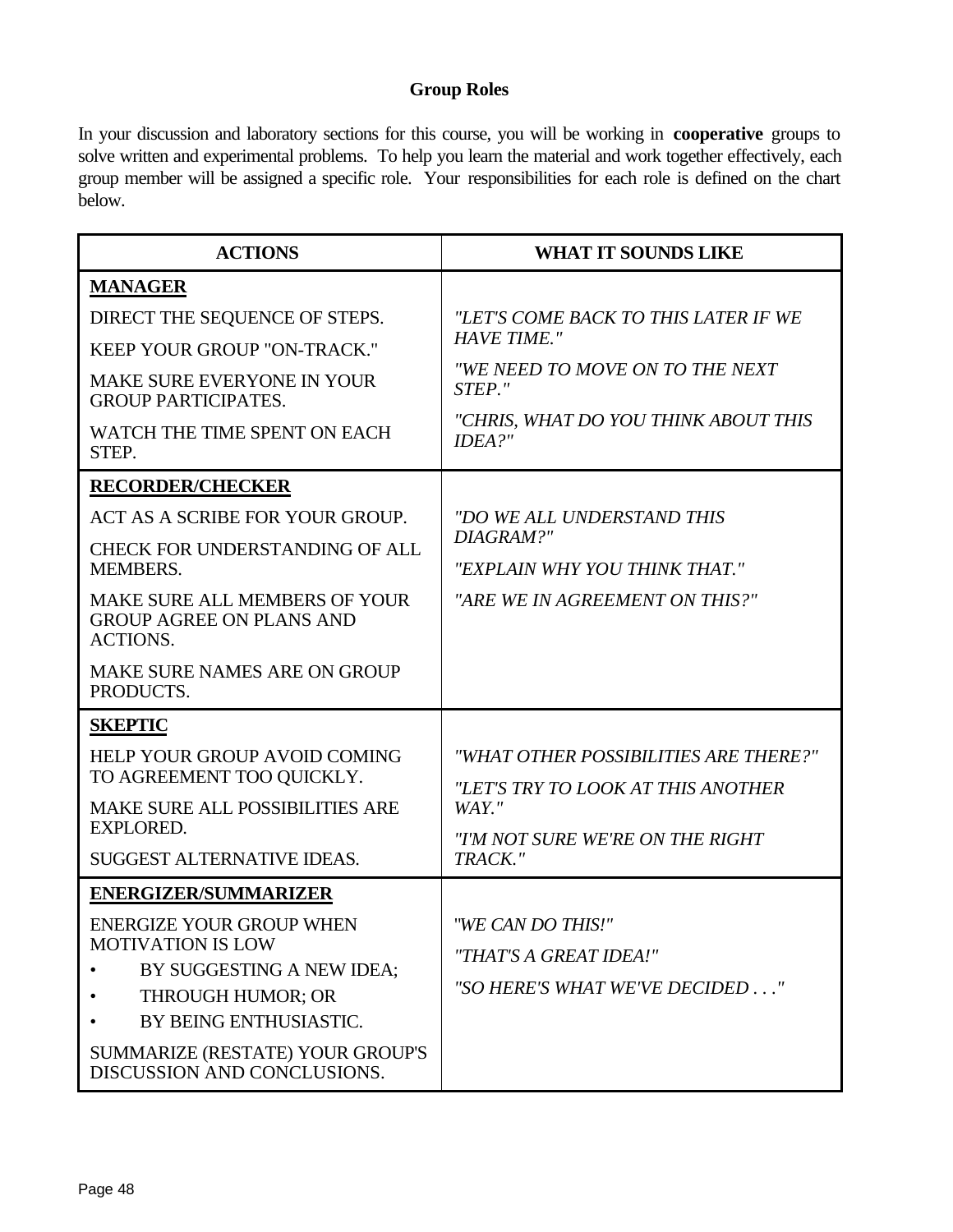| Course:  |  |
|----------|--|
| Section: |  |

| Manager:              | Course:          |
|-----------------------|------------------|
| Recorder/Checker:     | Section: _______ |
| Skeptic:              |                  |
| Energizer/Summarizer: |                  |

### **GROUP FUNCTIONING EVALUATION**

In your group take a few minutes to discuss and answer these questions about this particular cooperative learning experience. Focus your discussion on the **process** -- what you experienced, felt and thought while doing the activity.

1. What are **three** ways you did well in functioning as a cooperative group?

2. What problems did you have interacting as a cooperative group?

3. What is a **specific action** that would help you function and interact *even better* next time?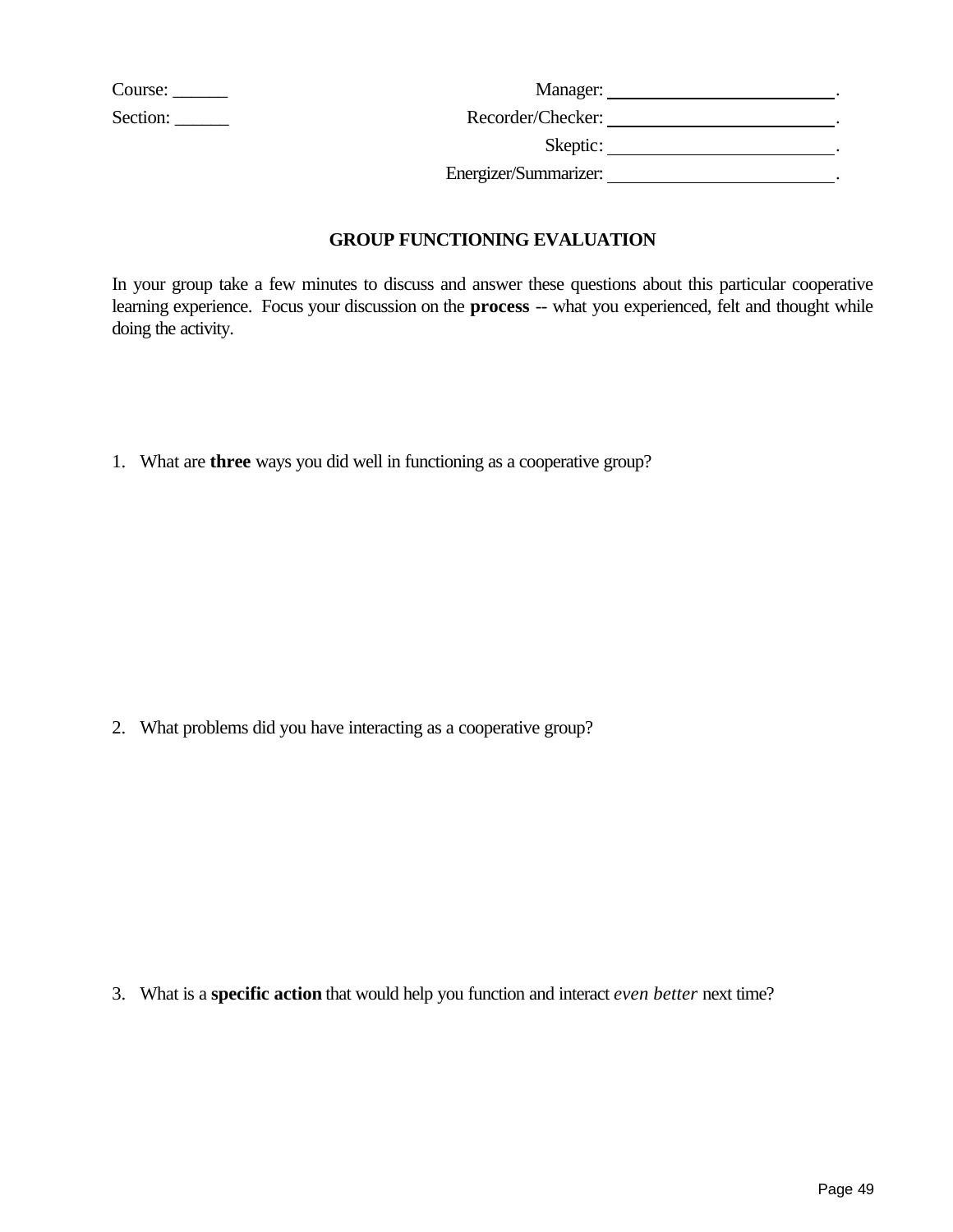| Typical "Objections" to Cooperative<br><b>Group Discussion Sections</b>                                        | How Would You Reply?                                                                                                                                                                                                                                                                                                                    | Analogous Objections in<br><b>Traditional Recitations</b>                                                                                                                   |
|----------------------------------------------------------------------------------------------------------------|-----------------------------------------------------------------------------------------------------------------------------------------------------------------------------------------------------------------------------------------------------------------------------------------------------------------------------------------|-----------------------------------------------------------------------------------------------------------------------------------------------------------------------------|
| #1. Instructor can not always be there<br>to stop alternative conceptions from<br>being reinforced in a group. | evidence of alternative conceptions by<br>The instructor can usually observe the<br>looking at their group solution as it is<br>maintained in groups because of the<br>listening to the group discussion or<br>There is actually less chance of<br>alternative conceptions being<br>interaction between students.<br>being constructed. | minds to see if they are forming alternative<br>Instructors can not get inside students'<br>conceptions.                                                                    |
| others, so there is a lot of wasted time.<br>#2. Some groups get done before                                   | Yes, so be prepared with something for<br>them to do -- either an extension to the<br>problem or have them go to the board<br>and start their solutions.                                                                                                                                                                                | the problem that is being done on the board.<br>Some students already know how to solve<br>So there is a lot of wasted time.                                                |
| they "hitch hike" their way through the<br>#3. Some students do not contribute --<br>problem.                  | This is a sign of a dysfunctional group.<br>You need to intervene.                                                                                                                                                                                                                                                                      | not prepared, or are not thinking about the<br>Some students do not ask questions, have<br>material                                                                         |
| #4. There is no time to answer<br>student's questions about the<br>homework or the lecture.                    | There are other times available for this:<br>office hours, review sessions, maybe<br>even in lab.                                                                                                                                                                                                                                       | question, so you don't address the concerns<br>You are only answering one student's<br>of the other students in the class.                                                  |
| cooperative groups, so less material<br>#5. It takes more time to teach with<br>can be covered.                | firm understanding of the fundamental<br>True. The intention is to better teach a<br>concepts upon which to build later<br>applications.                                                                                                                                                                                                | The amount covered depends only on how<br>$\mathbf{H}$<br>fast the instructor can speak or write.<br>does not require real time intellectual<br>engagement of the students. |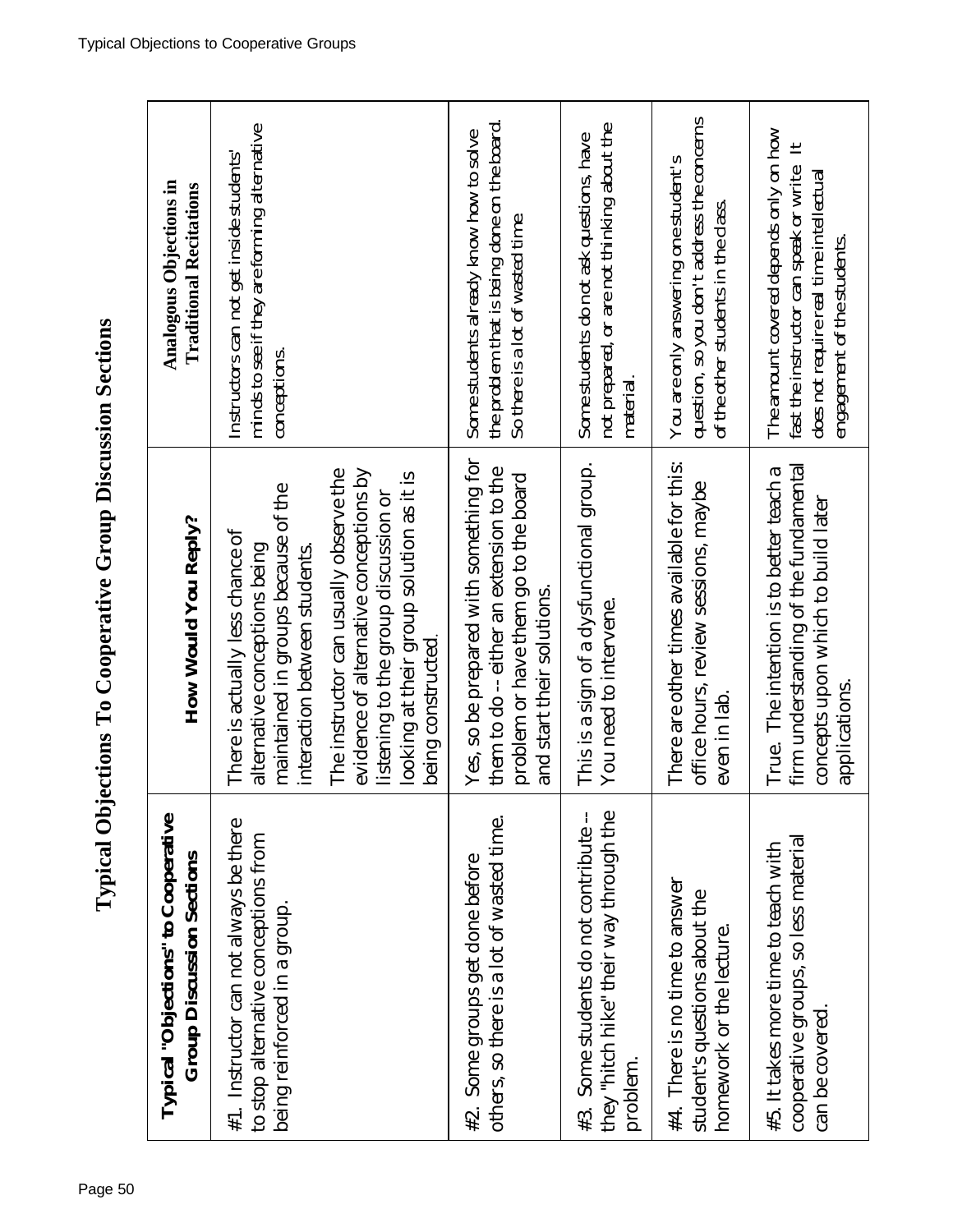| Typical "Objections" to Cooperative<br><b>Group Discussion Sections</b>                                                      | How Would You Reply?                                                                                                                                                                                                                                                                                        | Analogous Objections in<br><b>Traditional Recitations</b>                                                                                                                                                                                                                                                                                            |
|------------------------------------------------------------------------------------------------------------------------------|-------------------------------------------------------------------------------------------------------------------------------------------------------------------------------------------------------------------------------------------------------------------------------------------------------------|------------------------------------------------------------------------------------------------------------------------------------------------------------------------------------------------------------------------------------------------------------------------------------------------------------------------------------------------------|
| best students, and the weaker students<br>Cooperative groups hold back the<br>can "freeload."<br>#6.                         | because the best students get to "teach"<br>The research indicates that cooperative<br>(1992) and Johnson and Johnson (1989)in the<br>coaching. See Heller, Keith and Anderson<br>and the weaker students get peer<br>groups seem to help all students<br>reading packet.                                   | Traditionally the weaker students get left<br>behind and the best students are bored.                                                                                                                                                                                                                                                                |
| #7. Often groups are dysfunctional.                                                                                          | intervention and group processing will<br>Most groups function reasonably well<br>No instructional method will reach all<br>dysfunctional, you should intervene.<br>make them function better. For the<br>from the outset, although careful<br>approx. 20% of groups that are<br>students.                  | (Ed.), Handbook of Research in Science Teaching and<br>J.H., Mintzes, J.J., & Novak, J.D. (1994). Research on<br>instruction tends to only teach to about the<br>top $20\%$ - $25\%$ of the class. (see Wandersee,<br>alternative conceptions in science. In D.L. Gabel<br>The research indicates that traditional<br>Learning, New York: Macmillan) |
| teaching because anyone can do it.<br>You just stand around and watch.<br>#8. Cooperative grouping is not                    | are thinking and coach them to overcome<br>allows you to diagnose how the students<br>Observing cooperative groups working<br>Cooperative groups are egalitarian and<br>others students in the group can not).<br>their conceptual difficulty (when the<br>respectful (i.e., student-centered) by<br>nature | Recitations are egotistical and authoritarian<br>Lecturing is not teaching because you are<br>concentrating on what <b>you</b> say and do<br>instead of concentrating on what your<br>(i.e., teacher-centered) by nature.<br>students think.                                                                                                         |
| everyone to work together even if they<br>#9. Cooperative group work is<br>authoritarian because it forces<br>don't like to. | Cooperative groups respect the different<br>students the opportunity of validating<br>ways that students think. They allow<br>their thought process or getting the<br>precise instruction they need                                                                                                         | the instructor and must think like them to<br>because everyone must interact only with<br>Traditional recitations are authoritarian<br>follow their solutions.                                                                                                                                                                                       |